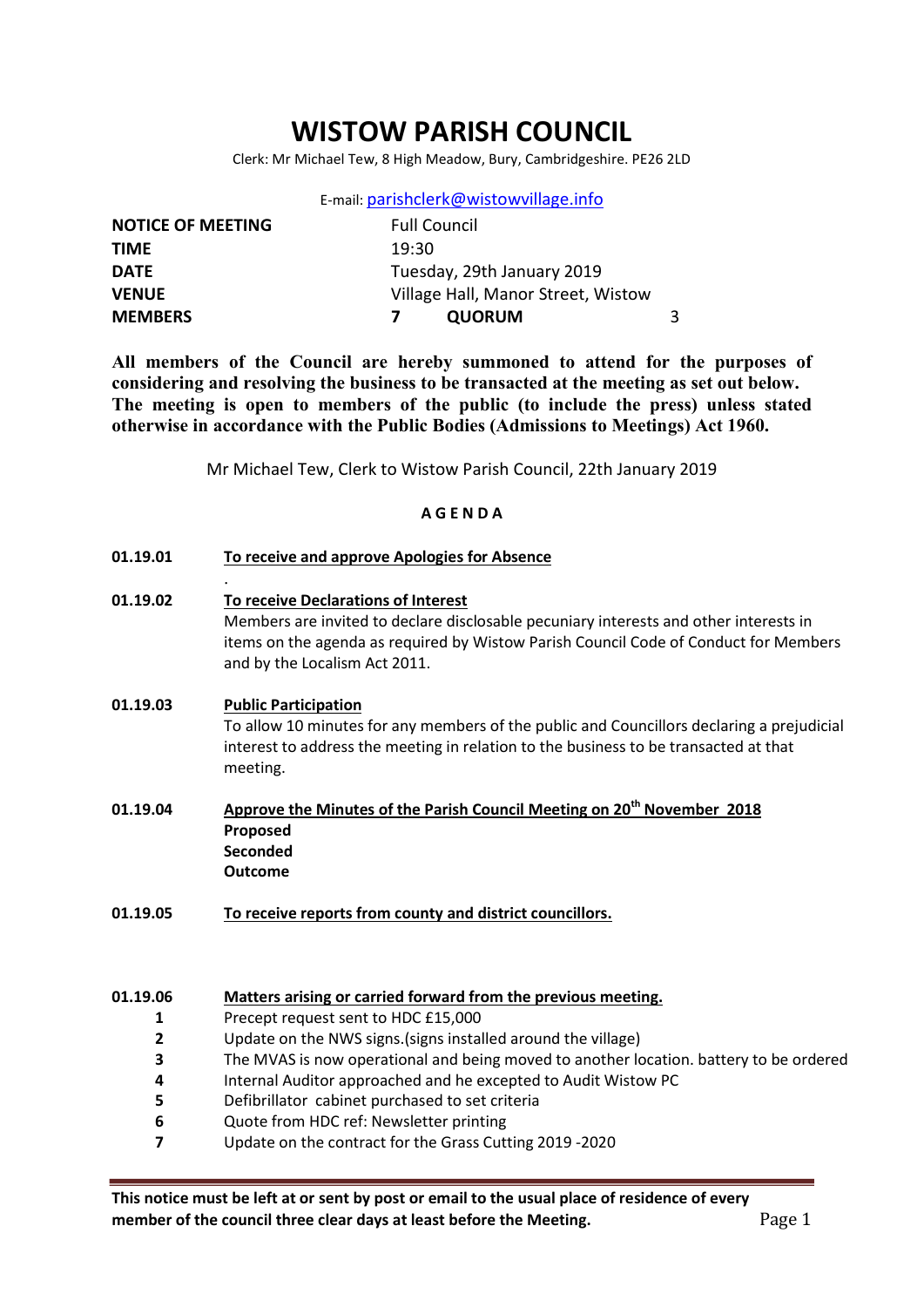#### 01.19.07 Notification of planning items.

PARISH COUNCIL CONSULTATION – APPLICATION REF. 18/02683/HHFUL Installation of roof lights, new windows and bi-folding doors, enlargement of existing openings and replacement of cladding. Applegarth Parsonage Street Wistow Huntingdon PE28 2QD Proposed

## Seconded Outcome

- 01.19.07.1 Barn conversion in Manor street submitted to HDC 18/02389/FUL
- 01.19.07.2 Harris lane rear extension submitted to HDC 18/02604/HHFUL
- 01.19.07.3 Mill farm development submitted to HDC 18/02449/FUL

#### 01.19.08 Finance

To approve accounts for payment: 29<sup>th</sup> January 2019

| <b>Date</b> | Ref. No. | <b>Pavee</b>               | <b>Description</b>                  | Amount |
|-------------|----------|----------------------------|-------------------------------------|--------|
| 29/01/2019  | 383      | <b>Cambs Water</b>         | <b>Re-issued Cheq</b>               | 16.72  |
| 29/01/2019  | 384      | <b>Mr Tew</b>              | <b>Reimburse for Defrib Cabinet</b> | 459.54 |
| 29/01/2019  | 385      | <b>Mr Tew</b>              | <b>Clerks wages Dec-Jan</b>         | 462.00 |
| 29/01/2019  | 386      | <b>Wistow Village Hall</b> | <b>Rent for VH</b>                  | 120.00 |
| 29/01/2019  | 387      | <b>Mr Waller</b>           | Reimburse for 10 x NWS signs        | 140.00 |

### To note income received:

| <b>Date</b> | Ref. No. | Pavee          | <b>Description</b>           | Amount |
|-------------|----------|----------------|------------------------------|--------|
| 16/11/2018  |          | <b>Mr Bowd</b> | <b>Allotment rent</b>        | 173.70 |
| 02/01/2019  | 084      | <b>PCC</b>     | <b>Grass cutting + water</b> | 534.62 |
| 03/12/2018  |          | <b>DPA</b>     | <b>Interest</b>              | 7.89   |

\*Members to note Cheq No: 384 is issued under the power Public Health Act 1936 s234 \* \*Members to Note Cheq No: 387 is issued under the Local Government and Rating Act 1997, s31\*

### Proposed **Seconded** Outcome

#### 01.19.09 Traffic, Highways & Road Safety.

- 1 Dip in the Road by manor farm repaired, however the culvert under the Road is collapsing.
- 2 PC17/ PC16 Lighting reported again to Balfour Beatty
- 3 Councillors to discuss, LHI Bid schemes, Bids need to be looked at before July 2019,